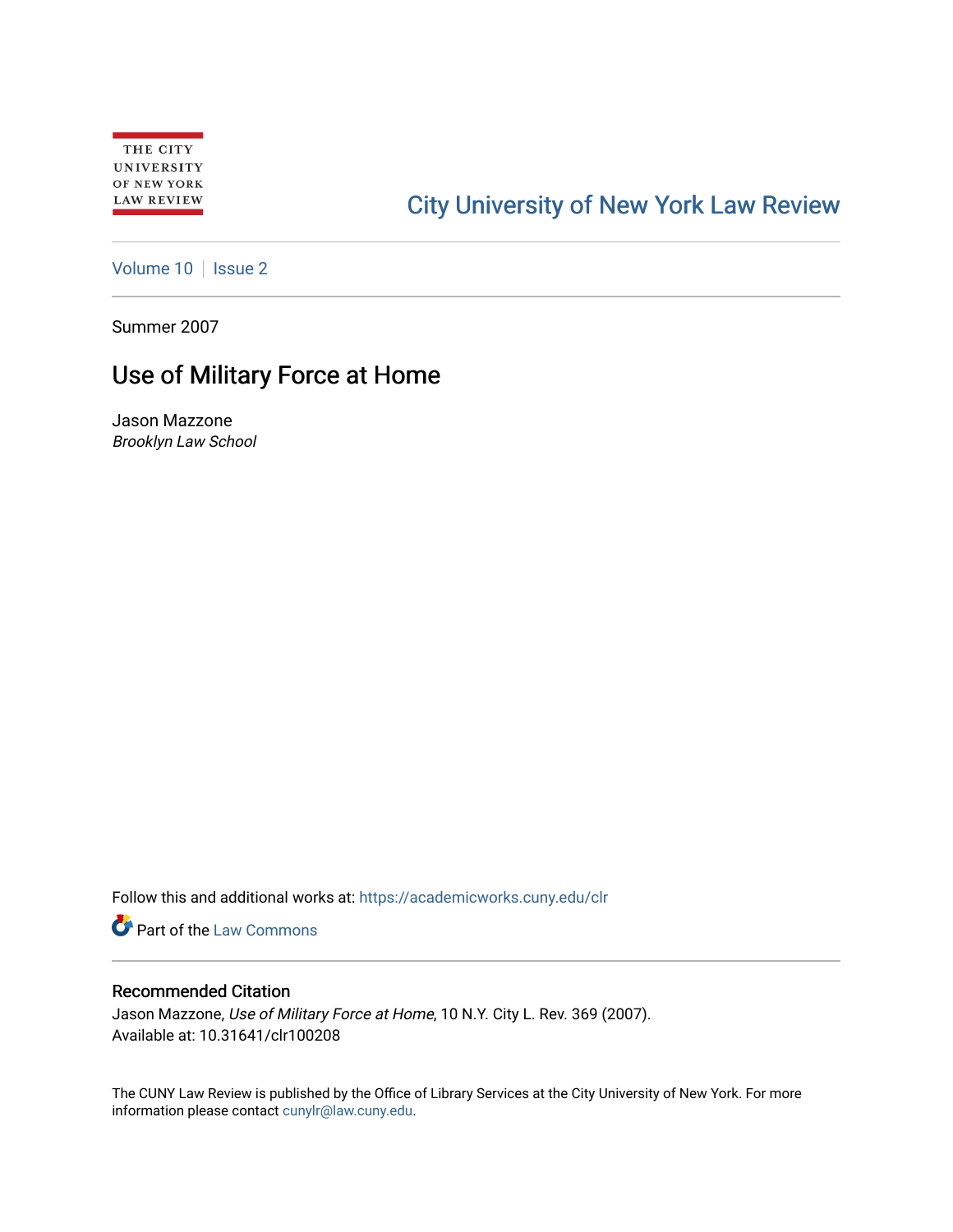### **USE OF MILITARY FORCE AT HOME**

#### *Jason Mazzone*\*

Under what circumstances can military force be used domestically? Does the President get to decide? Is there a role for Congress? Can Congress limit the President's domestic use of the military or would that be an impermissible interference with the powers of the commander in chief?

There might be good reasons to use military force at home to prevent or respond to terrorism and other incidents. Detonation of a nuclear device, for example, or an attack involving a biological weapon, would cause destruction and chaos on a scale that would make use of the military almost essential.<sup>1</sup> How about in lesser circumstances: can the military be used for more ordinary counterterrorism, emergency-response, or law-enforcement purposes?

I will have something to say in a moment about the statutory scheme—including an old statute, the Posse Comitatus Act, and the law Congress put in place in October 2006—but let us begin with the Constitution.

As we have already heard today, the current administration reads the commander in chief provision of the Constitution<sup>2</sup> very broadly to include a whole range of powers that belong exclusively to the President, fenced off from congressional supervision or interference. With respect to domestic deployment of the military, we have more in the Constitution to work with in figuring out the appropriate roles of Congress and of the executive branch.

In that spirit, begin with what the Constitution actually says about the President being commander in chief. According to Article II, section 2: "The President shall be Commander in Chief of the Army and Navy of the United States, and of the Militia of the several States, when called into the actual Service of the United States."<sup>3</sup>

<sup>\*</sup> Associate Professor of Law at Brooklyn Law School. He is the author of *The Security Constitution* and is at work on several other projects examining governmental

<sup>&</sup>lt;sup>1</sup> For example, a crude nuclear weapon detonated in midtown Manhattan during the day would kill 200,000 people, destroy buildings in a five-mile radius, and render much of New York City "uninhabitable for decades." IRWIN REDLENER, AMERICANS AT RISK: WHY WE ARE NOT PREPARED FOR MEGADISASTERS AND WHAT WE CAN DO NOW 70 (2006).

<sup>2</sup> U.S. CONST. art. II, § 2, cl. 1. <sup>3</sup> *Id.*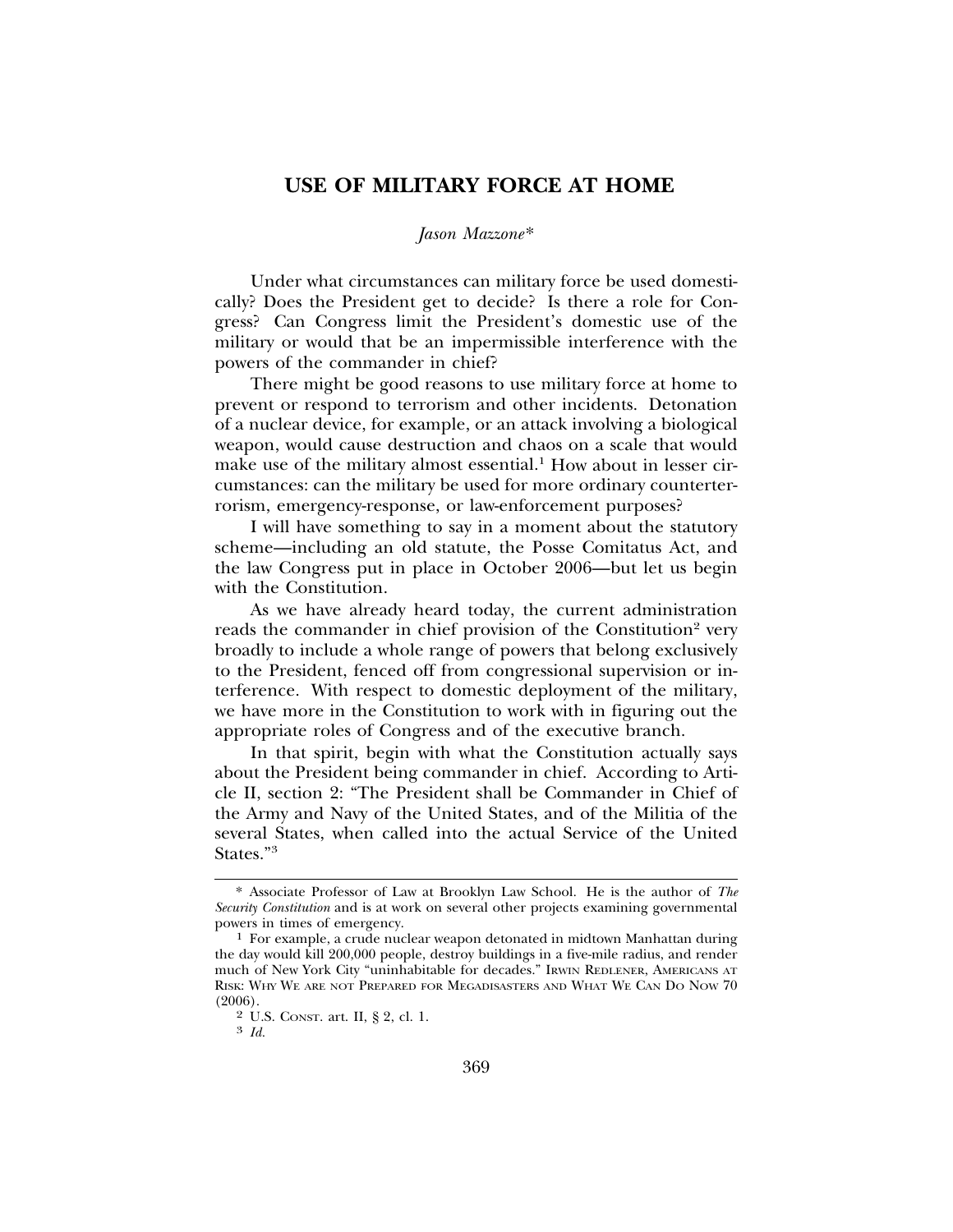The reason I am giving you all of this is that it links up with some other important parts of the Constitution in ways that allow us to say something more meaningful about the scope of the President's powers rather than simply infer things from the fact that the President is made the commander in chief.

So here are the other provisions of the Constitution to keep in mind: Article I gives Congress powers to "raise and support Armies,"4 to "provide and maintain a Navy"5 and to "make Rules for the Government and Regulation of the land and naval forces."6 Article I also authorizes Congress to "provide for calling forth the Militia to execute the Laws of the Union, suppress Insurrections and repel Invasions."7 Article IV of the Constitution says that the United States "shall protect each of [the states] against Invasion; and . . . against domestic Violence."<sup>8</sup> The "shall protect" language is important: Article IV imposes on the United States an affirmative protection obligation, a point I shall return to in a moment. The Constitution also imposes obligations on the President specifically. A series of presidential obligations are contained in section 3 of Article II.<sup>9</sup> Important for our purposes is the one that says the President "shall take Care that the Laws be faithfully executed."10 These provisions help us address with some precision the constitutional circumstances for using military force at home.

Let us back up and think for a moment about these provisions in their historical context. To the Americans who wrote and ratified the Constitution, security was a large concern.<sup>11</sup> A central purpose of the Constitution was to put in place a system to prevent violence—attacks from external forces, as well as insurrections from within—and to maintain law and order.<sup>12</sup> Everyone under-

12 When the Philadelphia Convention got underway with Edmund Randolph enumerating the defects in the Articles of Confederation and presenting the Virginia Plan, he began with the problem of maintaining security. JAMES MADISON, NOTES OF DEBATES IN THE FEDERAL CONVENTION OF 1787, at 29–30 (Adrienne Koch ed., Ohio Univ. Press, 1984) (1840) ("1. that the confederation produced no security against foreign invasion. . . . 2. that the federal government could not check quarrels between states, nor a rebellion in any, not having constitutional power nor means to interpose

<sup>4</sup> U.S. CONST. art. I, § 8, cl. 12.

<sup>5</sup> *Id.* art. I, § 8, cl. 13. <sup>6</sup> *Id.* art. I, § 8, cl. 14.

<sup>7</sup> *Id*. art. I, § 8, cl. 15. <sup>8</sup> *Id*. art. IV, § 4. <sup>9</sup> *Id*. art. II, § 3.

<sup>10</sup> *Id*. <sup>11</sup> *See* Jason Mazzone, *The Security Constitution*, 53 UCLA L. REV. 29, 37–47 (2005) [hereinafter Mazzone] (discussing fears in the ratifying era of external attacks and internal violence and the role these concerns played at the Philadelphia Convention and the state ratifying conventions).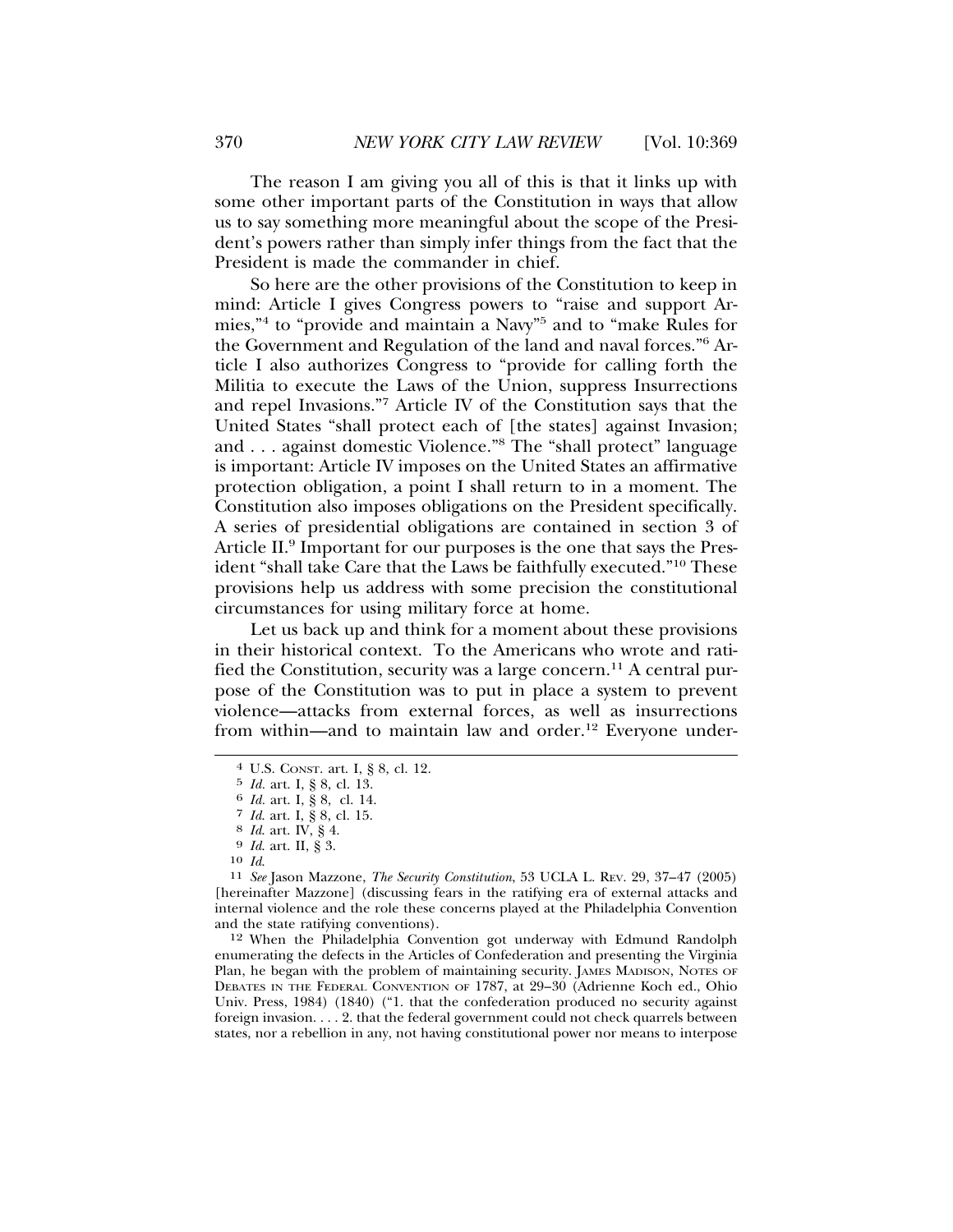stood that government simply would not work if security were not maintained. It was also clear to the ratifying generation that the national government would have to play an important security role.13 Left to fend for themselves, the states would not do the job properly or sufficiently.14 At the same time, Americans in the period after the revolutionary war feared giving a strong role to what they called a standing army: professional soldiers, under the command of a central government.<sup>15</sup> Standing armies had to be avoided wherever possible because while they might produce security it would come at the price of the peoples' liberties.16

These two concerns—the need for security on the one hand, the fear of a professional army on the other—explain the provisions of the Constitution I have just identified. The Constitution assigns a security role to the national government: the national government is required to protect the states. In performing that function, the national government is allowed to create and make use of professional military forces. But, recognizing the dangers of this, the Constitution offers an alternative: federal deployment of the militia under the control of the commander in chief. The militia

14 *See, e.g*., THE FEDERALIST NO. 4, at 21–22 (John Jay). Jay writes:

Leave America divided into thirteen, or if you please into three or four independent Governments, what armies could they raise and pay, what fleets could they ever hope to have? If one was attacked would the other[s] fly to its succour, and spend their blood and money in its defence? Would there be no danger of their being flattered into neutrality by specious promises, or seduced by a too great fondness for peace to decline hazarding their tranquility and present safety for the sake of neighbors, of whom perhaps they have been jealous, and whose importance they are content to see diminished? Altho' such conduct would not be wise it would nevertheless be natural.

15 U.S. v. Miller, 307 U.S. 174, 178–79 (1939) ("The sentiment of the time strongly disfavored standing armies; the common view was that adequate defense of country and laws could be secured through the Militia—civilians primarily, soldiers on occasion."). *See generally* Bernard Donahoe & Marshall Smelser, *The Congressional Power to Raise Armies: The Constitutional and Ratifying Conventions, 1787–1788*, 33 REV. POL. 202 (1971).

16 LAWRENCE DELBERT CRESS, CITIZENS IN ARMS: THE ARMY AND THE MILITIA IN AMERICAN SOCIETY TO THE WAR OF 1812, at 44 (1982).

according to the exigency."); *id.* at 29 ("The Character of . . . [the new federal] government ought to secure 1. against foreign invasions: 2. against dissentions between members of the Union, or seditions in particular states.").

<sup>13</sup> *See* THE FEDERALIST NO. 4, at 21 (John Jay) (Jacob E. Cooke ed., 1961) (explaining how a strong national government will "apply the resources and power of the whole to the defence of any particular part"); THE FEDERALIST No. 23, at 149 (Alexander Hamilton) (arguing in favor of making the national government "the guardian of the common safety"); *id.* (explaining that the national government will "make suitable provision for the public defence" because it is the "representative of the whole" and so "will feel itself most deeply interested in the preservation of every part").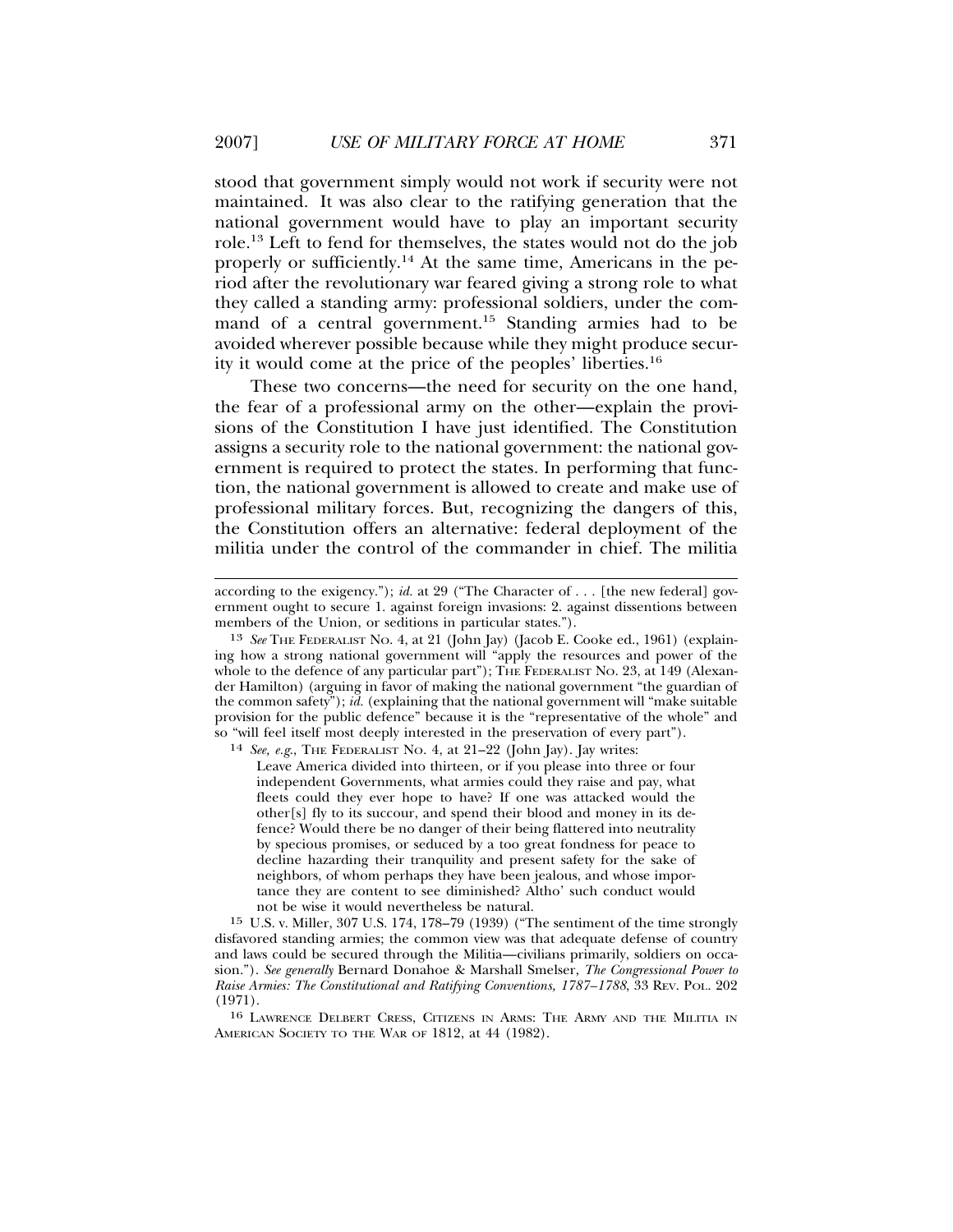comprised members of the local community, operating, ordinarily, under local control.17 Making the militia available, for temporary federal service, was meant to reduce the need for or temptation to rely on a standing army of professional soldiers.18

Focusing on the militia provisions of the Constitution and understanding the history of these provisions illuminate the circumstances under which military force might properly be used in a domestic context. As I have said, Congress is given power to provide for calling forth the militia for three purposes: to execute federal laws, suppress insurrections and repel invasions.19 A sensible interpretation is that the use of the militia in these three circumstances requires congressional authorization. Unless Congress has so provided, the militia cannot be called forth.

How about regular soldiers? Can they be used domestically? That question is of interest to us because the militia, in its old form, no longer exists.20 The ratifying history suggests that the availability of the militia was never intended to *preclude* the use of regular forces—only to provide an incentive to use the militia instead.21 In seeking to maintain security, government might not be able to depend on the militia (militia forces might be the same local people engaged in an insurrection) and so nothing in the Constitution says the militia *must* be used for domestic security.<sup>22</sup>

Congress, we know, is empowered to create the Army and the Navy (and presumably the Air Force), and Congress can set rules

19 U.S. CONST. art. I, § 8, cl. 15.

20 *See* H. RICHARD UVILLER & WILLIAM G. MERKEL, THE MILITIA AND THE RIGHT TO ARMS, OR, HOW THE SECOND AMENDMENT FELL SILENT 153–54 (Duke Univ. Press) (2002) (concluding that neither the National Guard nor any other modern military force is equivalent to the old militia).

<sup>17</sup> *See generally* JERRY COOPER, THE RISE OF THE NATIONAL GUARD: THE EVOLUTION OF THE AMERICAN MILITIA, 1865–1920 (1997).

<sup>18</sup> *See* THE FEDERALIST NO. 29, at 184–85 (Alexander Hamilton) (stating that the militia is "the only substitute that can be devised for a standing army; [and] the best possible security against it, if it should exist"); THE FEDERALIST NO. 46, at 321 (James Madison) (arguing that given the option of calling forth the militia, the federal government would never need an army bigger than 30,000 men); Debate before the Convention of the Commonwealth of Virginia (June 14, 1788) (statement of James Madison), *in* 3 THE DEBATES IN THE SEVERAL STATE CONVENTIONS ON THE ADOPTION OF THE FEDERAL CONSTITUTION 381 (Jonathan Elliot ed., 2d ed. 1836) [hereinafter 3 EL-LIOT'S DEBATES] ("The most effectual way to guard against a standing army, is to render it unnecessary. The most effectual way to render it unnecessary, is to give the general government full power to call forth the militia.").

<sup>21</sup> *See* Mazzone, *supra* note 11, at 64–70 (explaining this incentive scheme).

<sup>22</sup> Shays' Rebellion, on the eve of the Constitutional Convention, amply demonstrated that militia forces might be unwilling to suppress a local insurrection. See THE FEDERALIST NO. 28 (Alexander Hamilton) (discussing this problem).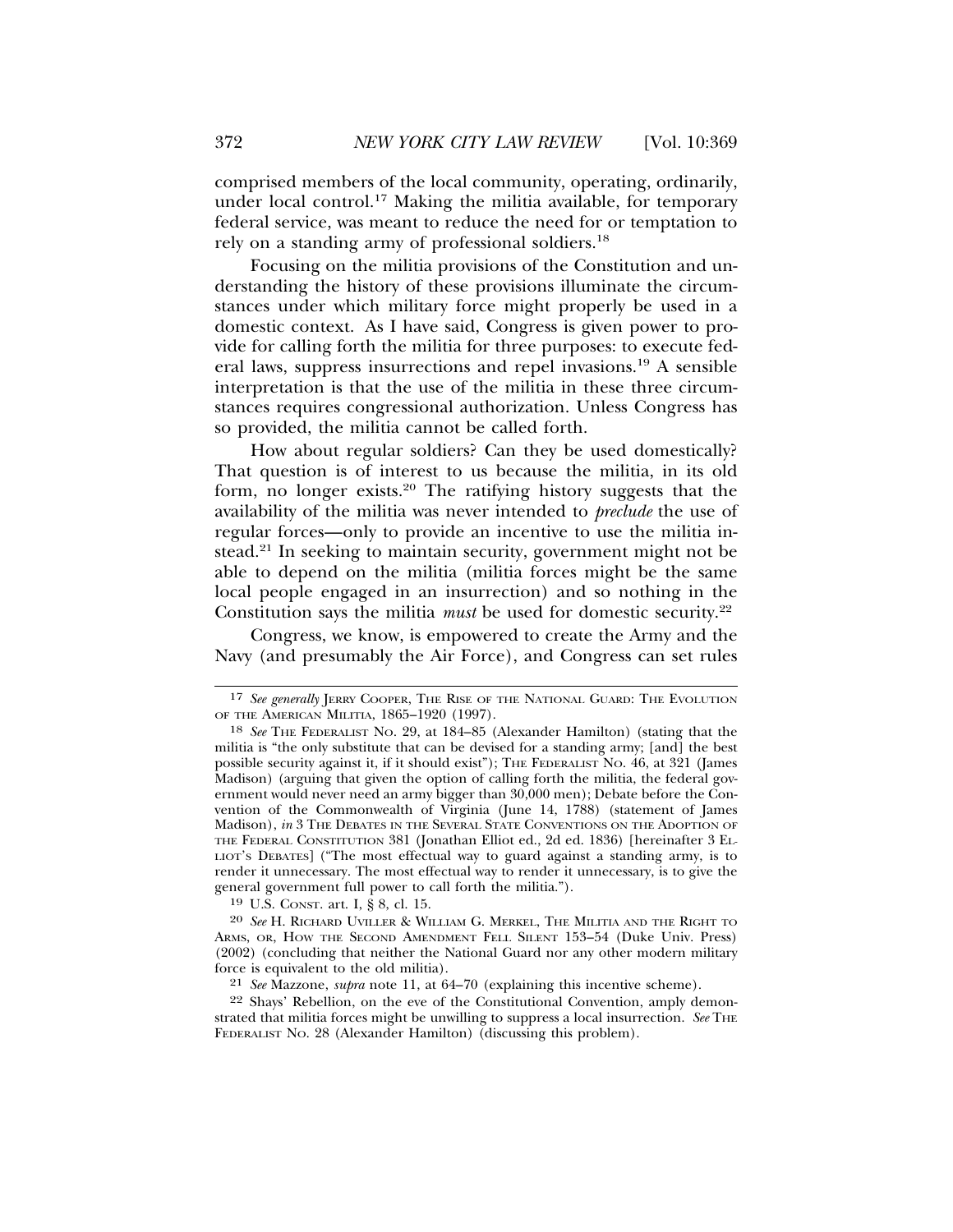for their internal regulation. However, and in contrast to Congress' power to provide for the use of the militia, nothing in the Constitution specifies that Congress must first authorize the domestic deployment of regular forces: the Constitution is simply silent about whether Congress has any authorizing role with respect to the domestic use of soldiers. Congress might decline to create an army or a navy or decline to equip and fund the military in ways conducive to its domestic use. But once these forces are created, nothing in the Constitution requires that Congress give authorization for their domestic use before they can be deployed. That suggests a rather simple conclusion: the President does not need Congress' advance permission to deploy soldiers domestically.

What if Congress *prohibits* the use of military force in the domestic context? That, I think, is more complicated.<sup>23</sup> But go back to Article IV of the Constitution, which requires that the United States protect the states from invasions and from domestic violence. Both the President and the Congress are part of the United States and so they both bear that obligation. The President also has an obligation under Article II to execute the laws of the Union. The President's obligations, then, correspond to the circumstances under which Congress is given authority to provide for the use of the militia: to repel invasions, suppress insurrections, and enforce the law. It follows, I think, that if the militia is not available, either because Congress has not provided for calling it forth, or because for some other reason it would be unwise or undesirable to depend upon the militia, the President, in fulfilling his security obligations,

<sup>23</sup> Justice Jackson's concurring opinion in *Youngstown Sheet & Tube Co. v. Sawyer*, 343 U.S. 579 (1952), is the canonical statement that the scope of the President's authority is a function of Congress' own actions. Jackson explained:

When the President acts pursuant to an express or implied authorization of Congress, his authority is at its maximum, for it includes all that he possesses in how own right plus all that Congress can delegate. . . . When the President acts in absence of either a congressional grant or denial of authority, he can only rely upon his own independent powers, but there is a zone of twilight in which he and Congress may have concurrent authority, or in which its distribution is uncertain. . . . When the President takes measures incompatible with the express or implied will of Congress, his power is at its lowest ebb.

Id. at 635–37 (Jackson, J., concurring). It is not clear that this approach, developed in a case involving President Truman's seizure of private steel mills to protect the ability of the United States to continue to perform a military role in Korea, can be applied wholesale to the question of the domestic use of military force to fulfill constitutional security obligations. Indeed, with respect to constitutional obligations, a converse formula might sensibly apply: if the Congress has not itself fulfilled the security obligations of the United States under Article IV of the Constitution, the President's responsibility to act to fulfill those obligations is heightened.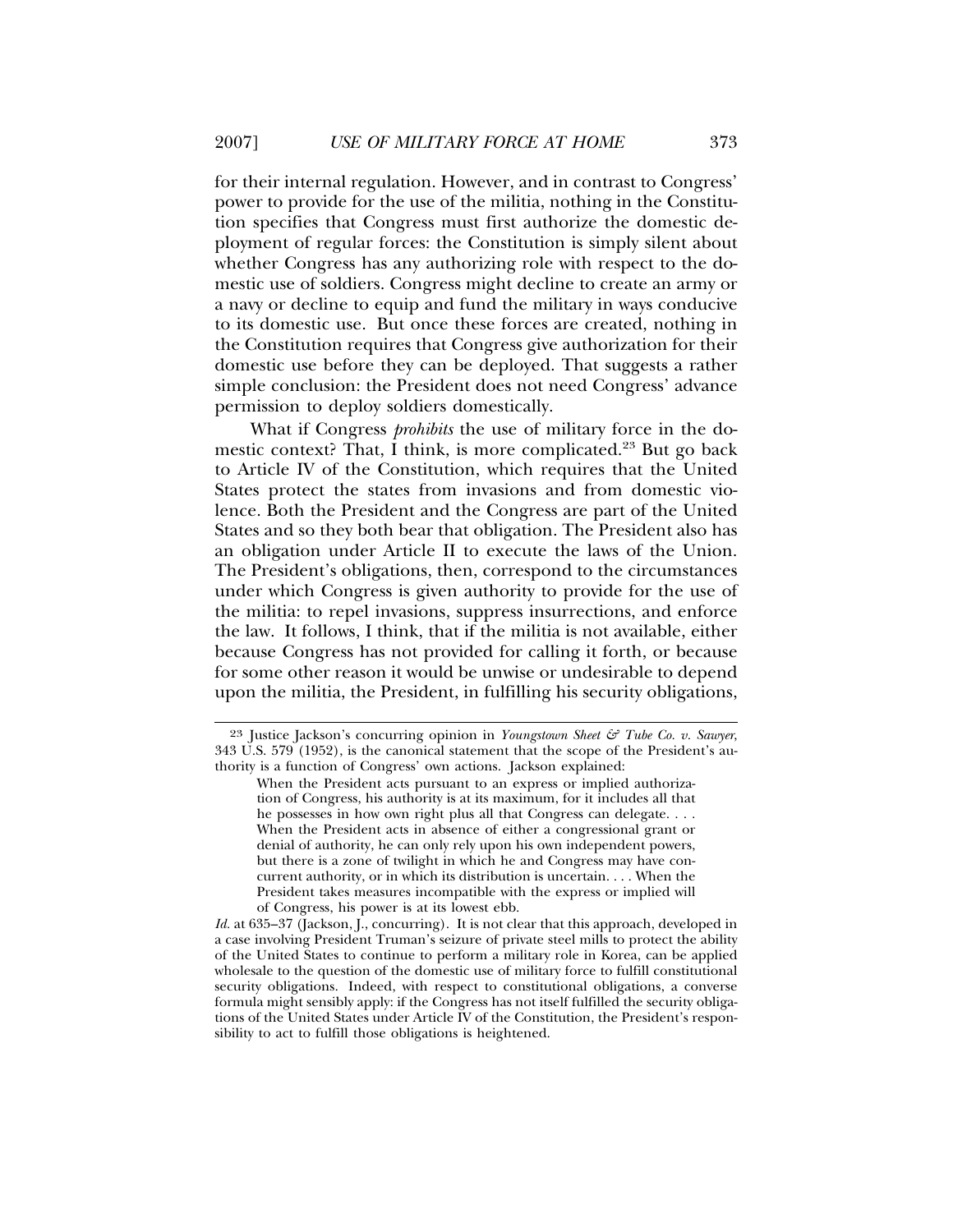is allowed, indeed (because these are obligations) is probably required, to deploy regular military forces.

This does not mean, however, that the President's powers are unlimited or that there is no role for Congress. The President's proper use of military force in the domestic context is limited to the three stated categories. Using military force at home for any other purpose is improper. At this point, one might well ask: does terrorism fall within any of the three categories for the proper use of military force? A terrorist attack might be considered an invasion; terrorism might also be deemed a form of domestic violence (though perhaps that term refers more appropriately to riots or attempts to overthrow or destabilize government).24 The Constitution therefore likely does permit the President to use domestically military forces in cases of terrorism or other kinds of violence. The conclusion flows not from some stretched reading of the commander in chief provision but from the other parts of the Constitution I have told you about.

With respect to the third category of presidential obligations, executing federal laws, Congress probably has considerable scope to limit the President's domestic use of military force. Congress is, of course, responsible for enacting the federal statutes the President is obligated to execute. If enforcement of a statute generates violent opposition, Congress can elect to repeal or revise the statute, rather than leave it in place for the President to enforce with military forces.<sup>25</sup> At least when it comes to enforcement of statutory law, Congress can likely limit the President's use of military power.26

<sup>24</sup> *See* Mazzone, *supra* note 11, at 138–39 (discussing how terrorism falls within the scope of the Protection Clause of Article IV).

<sup>25</sup> More difficult questions might arise if, rather than repeal a statute (leaving the President nothing to enforce), Congress instead places limitations on the means by which the President is permitted to enforce the statute, for example, by specifying that the President cannot use military force. Perhaps a sensible way of recognizing *both* the obligations of the President and the interests of Congress in the enforcement of statutes is to distinguish between wholesale limitations on presidential enforcement mechanisms and statute-specific limitations. Under this approach, it would be permissible for Congress to specify that the President should not use military force to enforce an individual statute. The statute could, therefore, be understood to be in force, as law, only to the extent it is enforceable by ordinary civil authority. By contrast, Congress should not pass a general law prohibiting use of military force in all circumstances because this would cut too deeply into the President's constitutional obligation.

 $26$  There might be less scope for Congress to interfere if the source of the federal law the President seeks to enforce is the Constitution rather than a statute. For example, there might be good reason to allow the President, without being constrained by Congress, to use military force in order to enforce (over violent opposition) a federal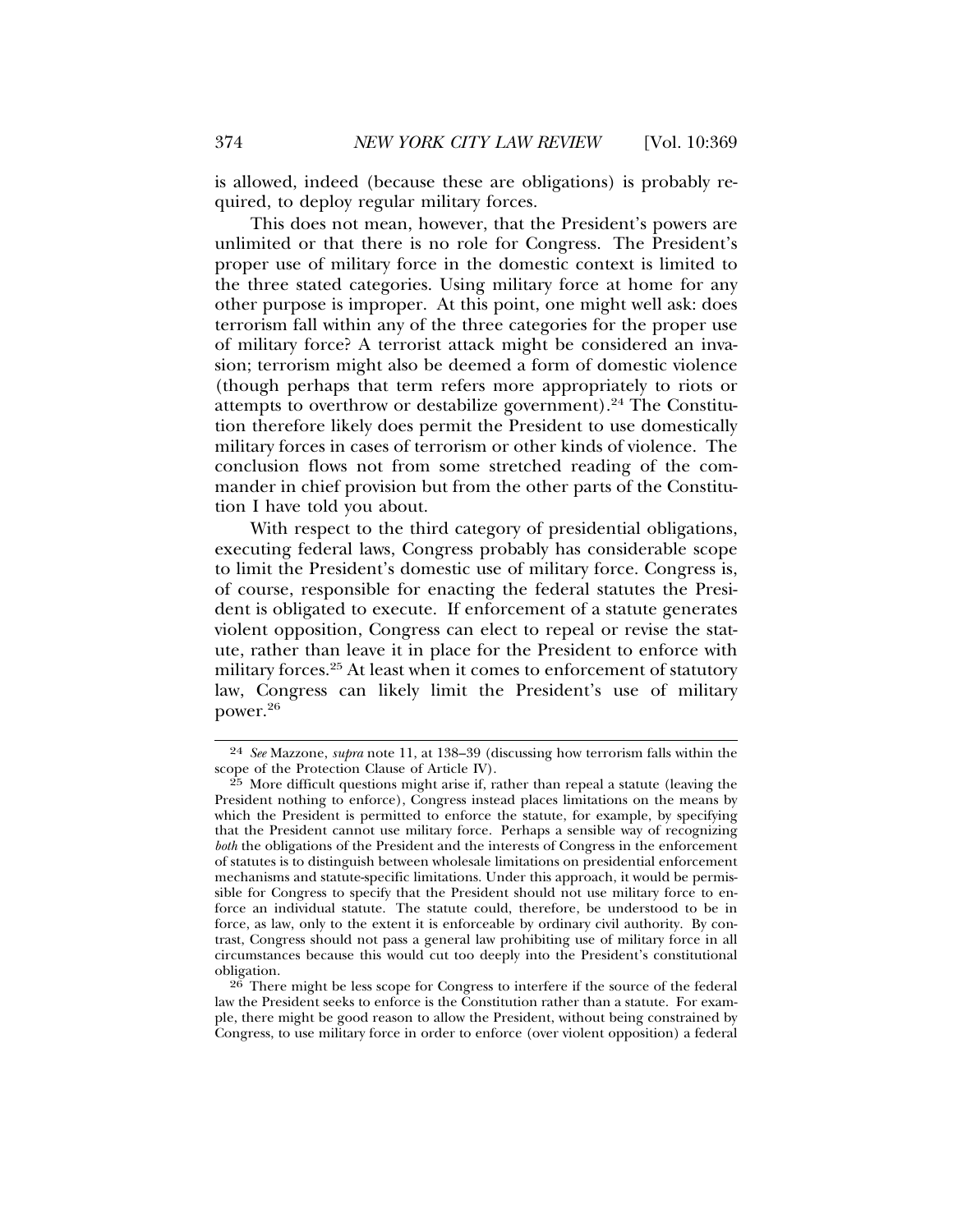Moreover, the Constitution probably does not permit the President to use military force to carry out any old law in the first instance. The evidence from the ratifying conventions indicates that military force is only appropriate when civil efforts to enforce federal laws have failed: when the implementation of federal laws is opposed with violence or when federal interests are otherwise under attack.27 Under that scenario, hopefully rare, the President

If resistance should be made to the execution of the laws . . . it ought to be overcome. This could be done only in two ways—either by regular forces or by the people. . . . If insurrections should arise, or invasions should take place, the people ought unquestionably to be employed, to suppress and repel them, rather than a standing army. The best way to do these things was to put the militia on a good and sure footing, and enable the government to make use of their services when necessary.

*Id*. The militia, Madison noted, would only be called forth to execute the laws when "resistance to the laws required it" because the sheriff's "posse . . . were insufficient to overcome the resistance to the execution of the laws." *Id*. at 384. Where, however, "the civil power was sufficient," the use of the militia "would never be put in practice." *Id*.

On the other hand, Madison observed that in order to make use of the militia to execute federal laws, resistance did not have to rise to the level of an invasion or insurrection: "There are cases in which the execution of the laws may require the operation of militia, which cannot be said to be an invasion or insurrection. There may be a resistance to the laws which cannot be termed an insurrection." *Id*. at 408. For example, "a riot d[oes] not come within the legal definition of an insurrection. There might be riots, to oppose the execution of the laws, which the civil power might not be sufficient to quell." *Id*. at 410.

The point was hammered home in response to Patrick Henry's concerns. Henry argued that because it made no provision for Congress to use civil powers to enforce its laws, the Constitution dangerously allowed for the use of military powers in the first instance. *Id.* at 387. George Nicholas offered a rebuttal. The Constitution, Nicholas argued, did not say "the civil power shall not be employed," and therefore it did not alter the normal governmental practice that "[t]he civil officer is to execute the laws on all occasions." *Id.* at 392. If, however, the laws were "resisted, this auxiliary power is given to Congress of calling forth the militia to execute them, when it shall be found absolutely necessary." *Id.* Edmund Randolph, agreeing with Nicholas's interpretation, stressed the need for "common sense [as] the rule of interpreting this Constitution." *Id.* at 400. Since there was no "exclusion of civil power," or a suggestion "that

court decree mandating school integration. On the other hand, Congress' special role in enforcing certain constitutional provisions suggests that even here Congress might limit the President's manner of enforcement. *See* U.S. CONST. amend. XIV, § 5 ("The Congress shall have power to enforce, by appropriate legislation, the provisions of this article."); *see also* U.S. CONST. amend. XIII, § 2 & U.S. CONST. amend. XV § 2.

<sup>27</sup> Evidence from the Virginia ratifying convention supports this interpretation. On June 14, 1788, General Green Clay asked "to be informed why the Congress were to have power to provide for calling forth the militia, to put the laws of the Union into execution." Debate before the Convention of the Commonwealth of Virginia (June 14, 1788), *in* 3 ELLIOT'S DEBATES, *supra* note 18, at 378. Madison's explanation focused on the provision as limited to implementing federal laws that have generated opposition and resistance on the ground—Congress' power was not a general power to use the militia to carry out all federal programs but rather was closely tied to suppressing insurrections and repelling invasions. Madison stated: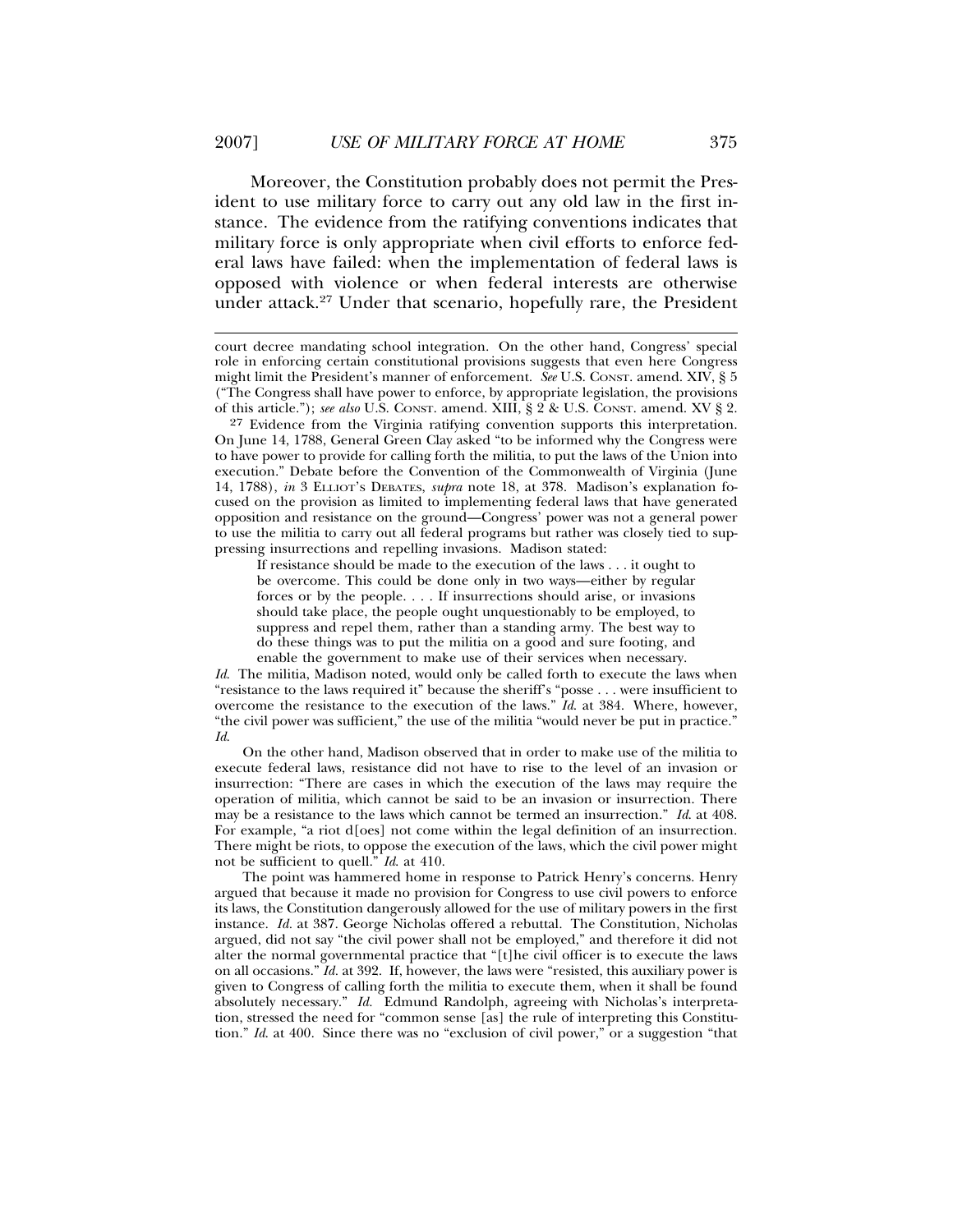can send in the militia if it is available or, in the alternative, the alternative we live with today, send in federal troops.

Let us talk, then, about the relevant statutes. In 1792, Congress put in place statutory mechanisms for the President to call forth militiamen for domestic security.28 In addition, the 1807 Insurrection Act authorized the President to use regulars to respond to insurrections within states and to ensure the execution of federal law.29 There are many occasions on which early presidents acted in accordance with this original statutory scheme.<sup>30</sup>

In 1878, Congress passed the Posse Comitatus Act, which is still in place today.<sup>31</sup> The Posse Comitatus Act came out of opposition to federal troops' activities in the South during Reconstruction. The Act says that "except in cases and under circumstances expressly authorized by the Constitution or Act of Congress," active military forces cannot be used to "execute the laws" of the United States.<sup>32</sup> There are various exceptions to this rule—including the President's use of troops to quell insurrections under the modern incarnation of the old Insurrection Act.33 Congress could, of course, repeal the Posse Comitatus Act if it were to interfere with counterterrorism or other things Congress thought the President should be free to use the military for.

We have talked a lot today about 9/11 and about the scope of Congress' joint resolution on September 18, 2001, the Authorization for Use of Military Force. But the more relevant event for my purposes is not 9/11, but Hurricane Katrina. After Katrina, and the bungled government response, in October 2006, as part of a military appropriations bill, Congress authorized the President to deploy military forces to states and localities following a natural disaster or other emergency.<sup>34</sup> The provision, which amends the old Insurrection Act, is entitled "Use of the Armed Forces in Major Public Emergencies." It authorizes the President to deploy troops

the laws are to be enforced by military coercion in all cases," the proper inference was that "when the civil power is not sufficient, the militia must be drawn out." *Id.*

<sup>28</sup> *See* Act of May 2, 1792, ch. 28, 1 Stat. 264 ("An act to provide for calling forth the Militia to execute the laws of the Union, suppress insurrections and repel invasions."); Act of May 8, 1792, ch. 33, 1 Stat. 271 ("An Act more effectually to provide for the National Defence by establishing an Uniform Militia throughout the United States").<br><sup>29</sup> Act of March 3, 1807, ch. 39, 2 Stat. 443.

<sup>&</sup>lt;sup>30</sup> See Mazzone, *supra* note 11, at 91-137 (collecting examples).

 $31$  20 Stat. 145, ch. 263 (1878) (codified as 18 U.S.C. § 1385 (2006)).  $32$  *Id.* 

<sup>32</sup> *Id.* <sup>33</sup> 10 U.S.C. §§ 331–34 (2006). <sup>34</sup> *See* National Defense Authorization Act of 2007, Pub. L. No. 109–364, 120 Stat. 2083.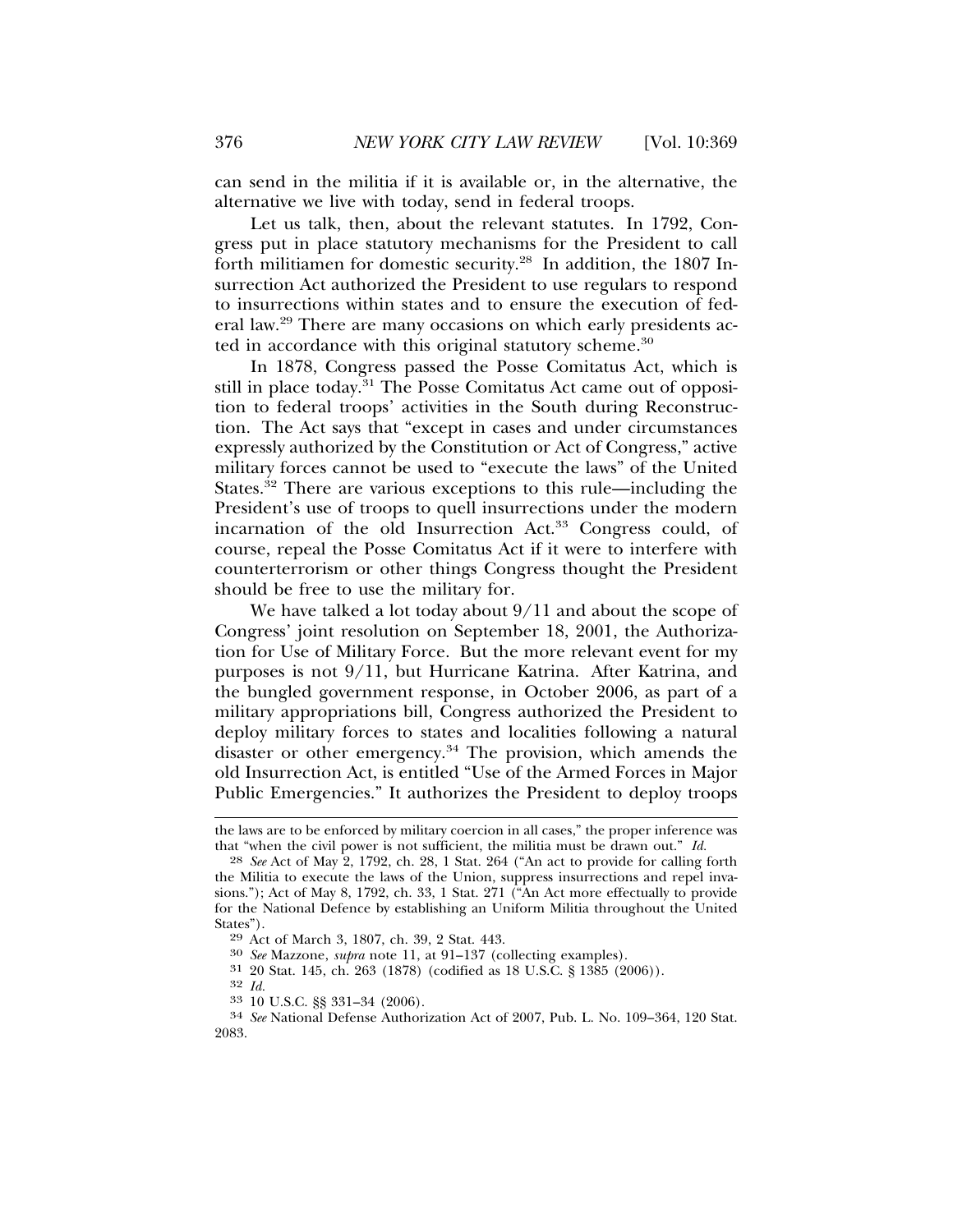in order to implement law and order when state government is unable to maintain control such that federal rights are put in jeopardy or there is opposition to the enforcement of federal laws.35

Does the President require this congressional authority? Can the President go further than Congress has said? Following the attacks of September 11, 2001, administration lawyers took the position that "the Posse Comitatus Act . . . which generally prohibits the use of the Armed Forces for law enforcement purposes absent constitutional or statutory authority to do so, does not forbid the use of military force for the military purpose of preventing and deterring terrorism within the United States."36 One might under-

<sup>35</sup> The section reads:

Use of Armed Forces in Major Public Emergencies.—

<sup>(1)</sup> The President may employ the armed forces, including the National Guard in Federal service, to—

<sup>(</sup>A) restore public order and enforce the laws of the United States when, as a result of a natural disaster, epidemic, or other serious public health emergency, terrorist attack or incident, or other condition in any State or possession of the United States, the President determines that—

<sup>(</sup>i) domestic violence has occurred to such an extent that the constituted authorities of the State or possession are incapable of maintaining public order; and

<sup>(</sup>ii) such violence results in a condition described in paragraph (2); or

<sup>(</sup>B) suppress, in a State, any insurrection, domestic violence, unlawful combination, or conspiracy if such insurrection, violation, combination, or conspiracy results in a condition described in paragraph (2).

<sup>(2)</sup> A condition described in this paragraph is a condition that—

<sup>(</sup>A) so hinders the execution of the laws of a State or possession, as applicable, and of the United States within that State or possession, that any part or class of its people is deprived of a right, privilege, immunity, or protection named in the Constitution and secured by law, and the constituted authorities of that State or possession are unable, fail, or refuse to protect that right, privilege, or immunity, or to give that protection; or

<sup>(</sup>B) opposes or obstructs the execution of the laws of the United States or impedes the course of justice under those laws.

<sup>(3)</sup> In any situation covered by paragraph  $(1)(B)$ , the State shall be considered to have denied the equal protection of the laws secured by the Constitution.

<sup>(</sup>b) Notice to Congress. The President shall notify Congress of the determination to exercise the authority in subsection  $(a)(1)(A)$  as soon as practicable after the determination and every 14 days thereafter during the duration of the exercise of that authority.<br>Pub. L. No. 109-364 (codified at 10 U.S.C. § 333).

<sup>&</sup>lt;sup>36</sup> Memorandum from Jay S. Bybee, Assistant Attorney General, U.S. Department of Justice, to William J. Hynes II, General Counsel, Department of Defense, Potential Legal Constraints Applicable to Interrogations of Persons Captured by U.S. Armed Forces in Afghanistan, n. 16 (citing Memorandum to Alberto R. Gonzales, Counsel to the President & William J. Haynes II, General Counsel, Department of Defense, from John C. Yoo, Deputy Assistant Attorney General & Robert J. Delahunty, Special Counsel, Office of Legal Counsel, Authority for the Use of Military Force to Combat Terrorist Activities within the United States 15–20 (Oct. 23, 2001)), *reprinted in* THE TORTURE PAPERS: THE ROAD TO ABU GHRAIB 144, 163 (Karen J. Greenberg & Joshua L. Dratel, eds. 2005).